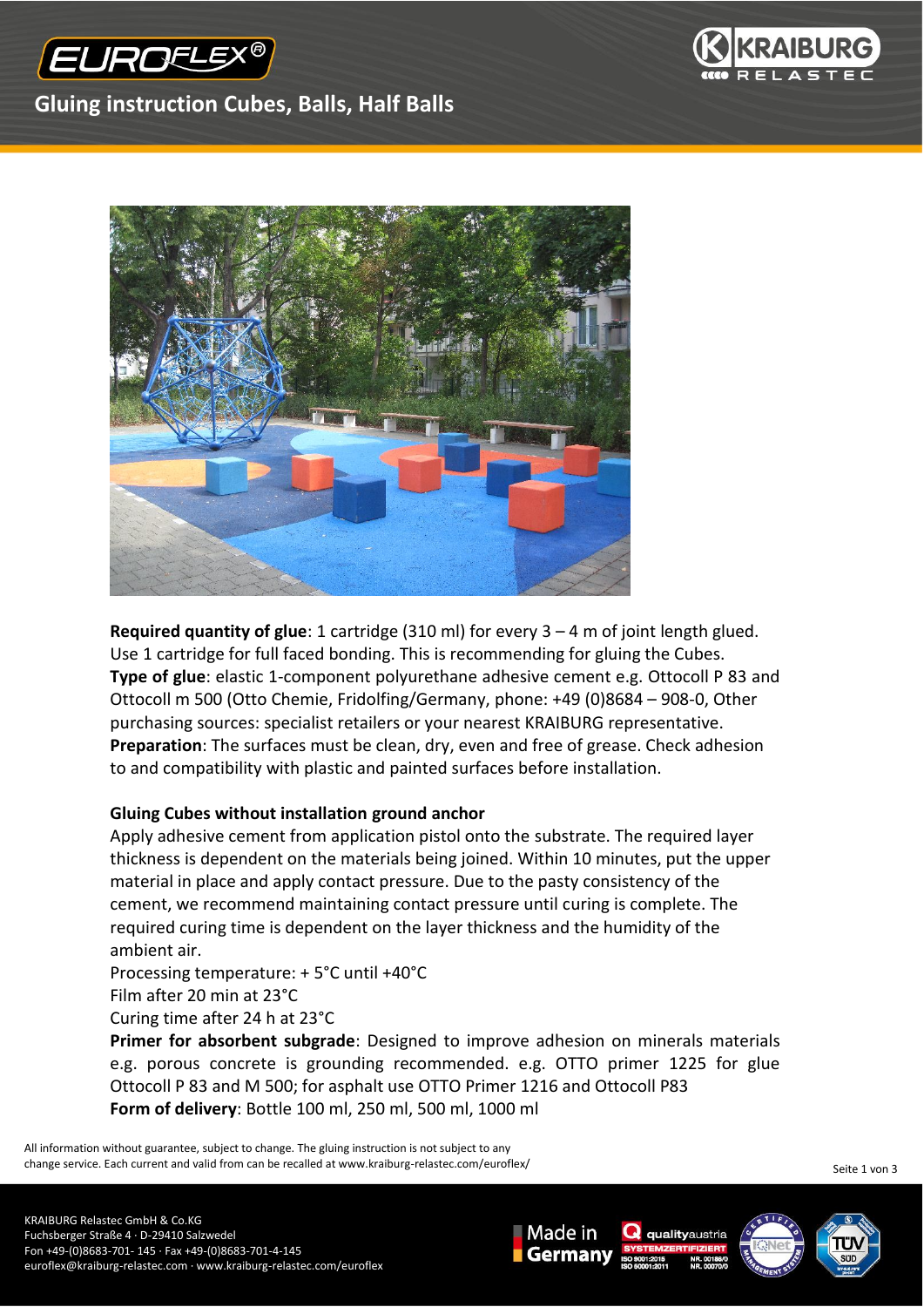



## **Gluing instruction Cubes, Balls, Half Balls**



**Required quantity of glue**: 1 cartridge (310 ml) for every 3 – 4 m of joint length glued. Use 1 cartridge for full faced bonding. This is recommending for gluing the Half Balls. **Type of glue**: elastic 1-component polyurethane adhesive cement e.g. Ottocoll P 83 and Ottocoll m 500 (Otto Chemie, Fridolfing/Germany, phone: +49 (0)8684 – 908-0, Other purchasing sources: specialist retailers or your nearest KRAIBURG representative. **Preparation**: The surfaces must be clean, dry, even and free of grease. Check adhesion to and compatibility with plastic and painted surfaces before installation.

## **Gluing the Half Balls without ground anchor**:

Apply adhesive cement from application pistol onto the substrate. The required layer thickness is dependent on the materials being joined. Within 10 minutes, put the upper material in place and apply contact pressure. Due to the pasty consistency of the cement, we recommend maintaining contact pressure until curing is complete. The required curing time is dependent on the layer thickness and the humidity of the ambient air.

Processing temperature: + 5°C until +40°C

Film after 20 min at 23°C

Curing time after 24 h at 23°C

**Primer for absorbent subgrade**: Designed to improve adhesion on minerals materials e.g. porous concrete is grounding recommended. e.g. OTTO primer 1225 for glue Ottocoll P 83 and M 500; for asphalt use OTTO Primer 1216 and Ottocoll P83 **Form of delivery**: Bottle 100 ml, 250 ml, 500 ml, 1000 ml

All information without guarantee, subject to change. The gluing instruction is not subject to any change service. Each current and valid from can be recalled at www.kraiburg-relastec.com/euroflex/